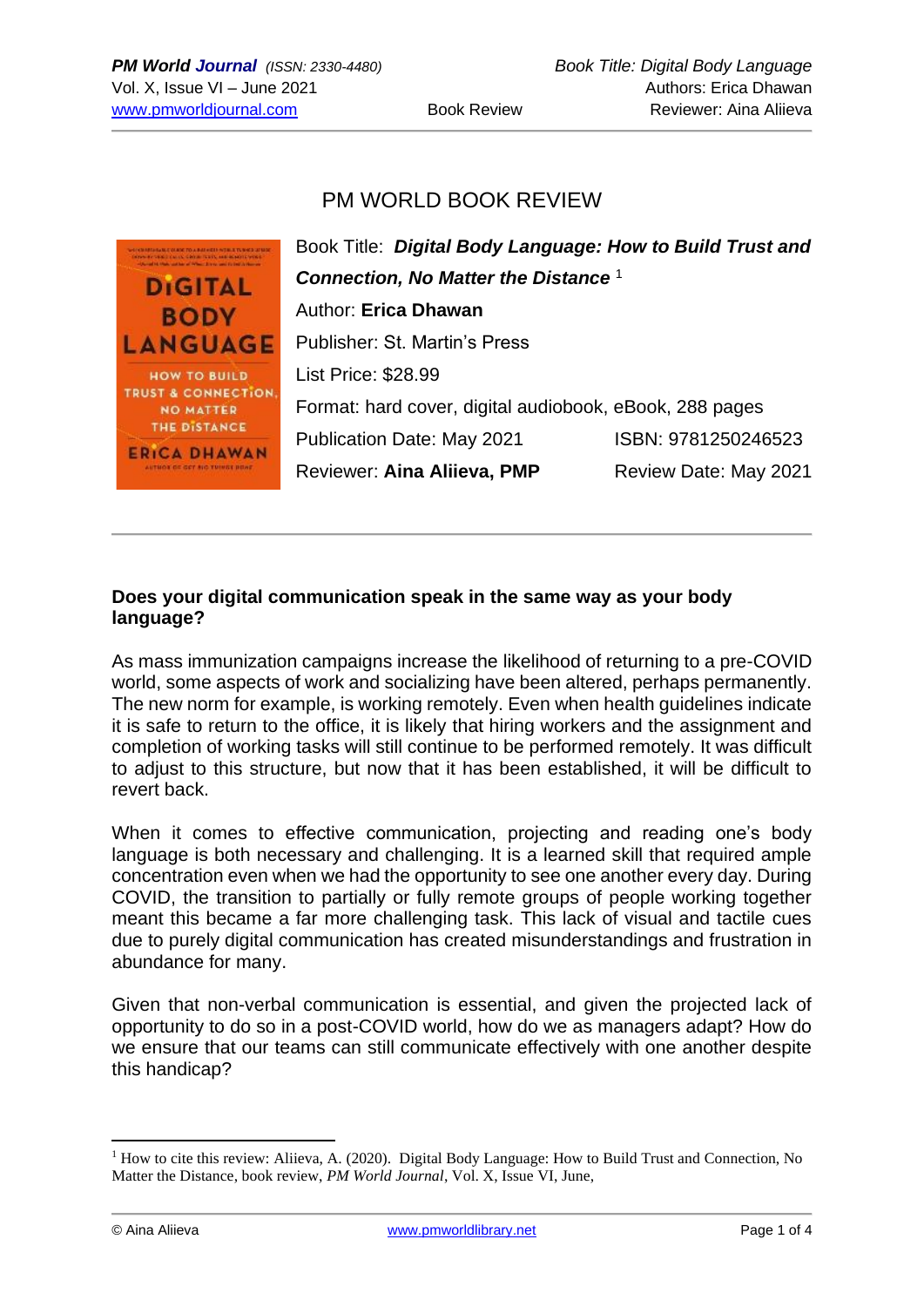*Why is there so much misunderstanding at work? How to keep my teams feeling connected to each other and to people on other teams? Why does it seem infinitely harder to foster trust, engagement, and the confidence to take risks? And HOW DO WE SHOW APPRECIATION NOWADAYS?*

These were among the questions that Erica Dhawan raised in her new book, *Digital Body Language.* In one interview, Erica said, "We're all immigrants to digital body language, and we need a rulebook for how to understand this new language." And I cannot agree more with that observation.

I have always been confident in my ability to understand the intentions and feelings of others, even when reading written communication by them that is ambiguous. Even so, Erica helped me understand that in digital communication, understanding is a twoway street. Even if I understand my colleague, it is equally necessary that my colleague understands me, otherwise the value of our interaction has been negated. For instance, I strive to demonstrate that I respect and value my colleagues' time. Therefore, I use words such as "I would just like to follow up on the data report. Sorry for bothering you again; I understand how busy you are and appreciate all of your help, but I'd like to get it by this evening, so I'll have some time to prepare for the presentation tomorrow."

These words are similar to what Erica uses in her day to day communications, and I expect such cordial phrases are the norm in most professional settings, meant to convey benign intentions such as "I value your time and help, I apologize for distracting you from your other duties and creating additional pressure from a deadline."

Despite these standard phrases however, Erica provides a real example from her professional life wherein such could be misinterpreted and result in a negative outcome. She once wrote a similar message to her colleague, and in response, she received an angry email saying, "I would recommend that you never send an email starting with reminding someone that they are really busy." I was startled when I read this! Where I intended to convey an empathetic tone, the recipient interpreted it as condescension. In retrospect, Erica concluded that the gap in power between her and that colleague was high and the trust between them was low, which catalyzed this disastrous misunderstanding. These misunderstandings are the result of resorting to text based communication in the absence of body language.

My conclusion from Erica's example is to first assess the level of trust and rapport I have with the recipient and choose my words accordingly. In the absence of body language where I can convey a warm, empathetic tone, rapport and trust will stand in where the recipient gives me the benefit of the doubt that I am trying to be empathetic rather than condescending. For effective team communication, I need to build trust as soon as possible. That is my main takeaway from *Digital Body Language.*

Erica recommends to habitually assume good intentions, create virtual 'water-cooler' moments and to show your vulnerabilities. I also recommend applying the advice to imitate the digital language of your recipient. For example, if this person uses emojis,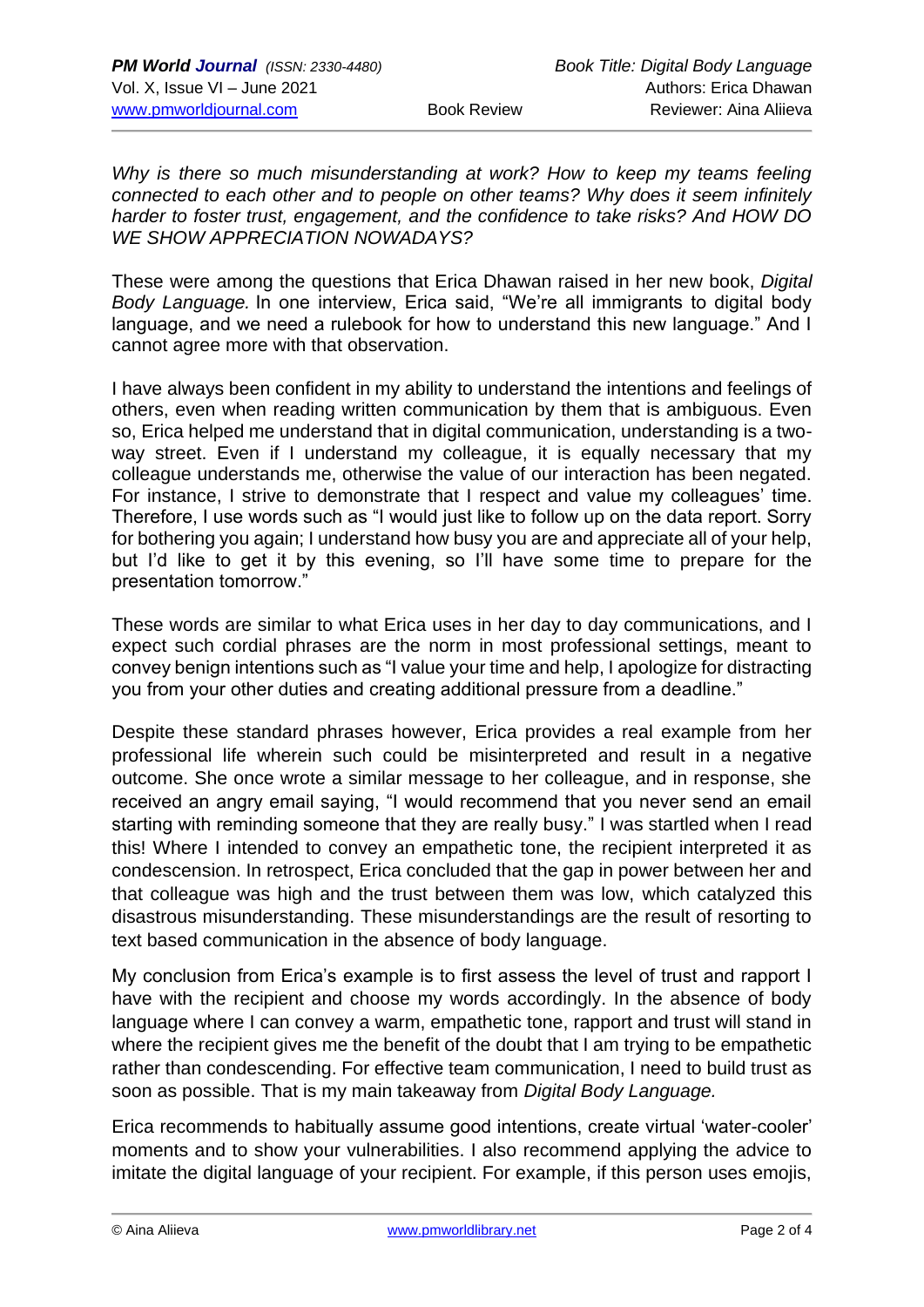use at least a smiley face on occasion or if the person prefers a more formal style, reduce the level of your emojis and exclamations accordingly.

My favourite quote by Erica is "*by "respect" I'm not talking about niceties or apologies. Respect means that others feel appropriately valued, included, or acknowledged. Respect means proofreading your email before sending it. Respect means honouring other people's time and schedules and not cancelling meetings at the last second or delaying your response to an email so long that people have to chase you down. Respect means not using the mute button during a conference call to attend to five other things as someone is talking. Respect means writing clear subject lines in meeting invitations that explain exactly why you are requesting another person's time."*

True, it was hard enough to communicate effectively pre-COVID when we still saw one another in the office. Now more then ever therefore, in our Zoom, email and messaging app-laden professional world, we need to prioritize the development of trust, rapport, empathy, and positivity. This will help us avoid misunderstandings in the absence of body language, and will maintain the peace and harmony that is required in an increasingly digital workplace. There is no turning back the clock; there is only the way forward.

For more about this book, go to:<https://us.macmillan.com/books/9781250246523>

*If you are an author or publisher of a project management-related book, and would like the book reviewed through this program, please contact [editor@pmworldjournal.com.](mailto:editor@pmworldjournal.com)*

*To learn more about the PMWJ book review program, go to [https://pmworldlibrary.net/book](https://pmworldlibrary.net/book-review-program/)[review-program/](https://pmworldlibrary.net/book-review-program/)*